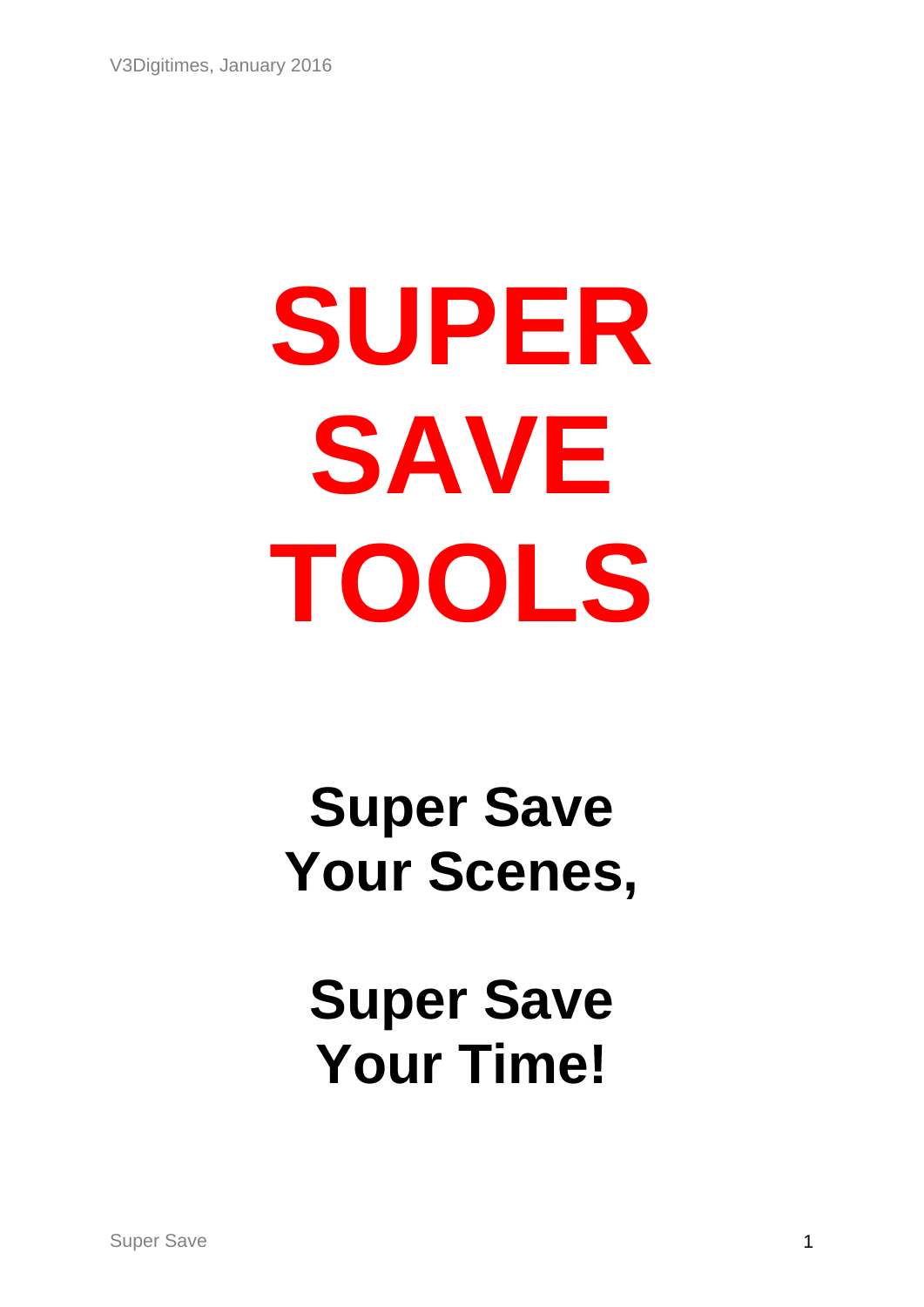# **I. In brief, what are Super Save Scripts?**

#### **Super Save Scripts are Daz Studio 4.9 and above smart saving tools and display comment tool allowing to:**

- In the basic save version, save your scenes incrementally silently, (no need to browse or write the new name)

- In two the pro save version, save your scenes with the same name (OVER) or incrementally the same way AND :

- define if you want to render rendering thumbs and/or tip (with current view and current render engine) for the scene,
- save an associated comment if you write one for incremental saving, or if you modify one for the file saving over the existing file.

- Load and read directly in the interface the comment for the current scene, as well as the history of comments for all the incremented scenes based on the same base name.

#### **II. How to install?**

**The goal is to save a maximum of time**, this is why it would be a pity to be forced to browse to the content directory where they are installed each time you want to save a scene incrementally.

#### **Here is the solution - you will need to install them only once :**

In order to access more easily the tools, the best option is to do, once only, the following steps :

1. browse to them once only in the content library (not in the smart content). If your product was installed using DIM or via manual installation, you can reach them easily, this requires one more step if the product ins Daz Connect.

Please note that IF THE PRODUCT IS INSTALLED USING DAZ CONNECT, you can access the files in the content library the following by right clicking one of the files in the smart content and choose "show in Content Library". You will be sent to the Content Library, in the products part, this is fine.

2. Once done, meaning once you see the files in the content library tab, then right click on each of the tools, and for each of them, one after the other, choose the option "Create Custom Script". A message will inform you a custom script has been created.

3. This way, the scripts will be available directly by the Daz Studio Main Menus, in the Scripts Menu, located generally in the top of the interface, just between Window, and Help. If the Scripts Menu is not already visible, no worry, it will become visible as soon as you will "Create a Custom script".

**Once this is done, you can use the scripts easily, by simply lauching them (clicking them) in the custom script menu as shown in the next image.**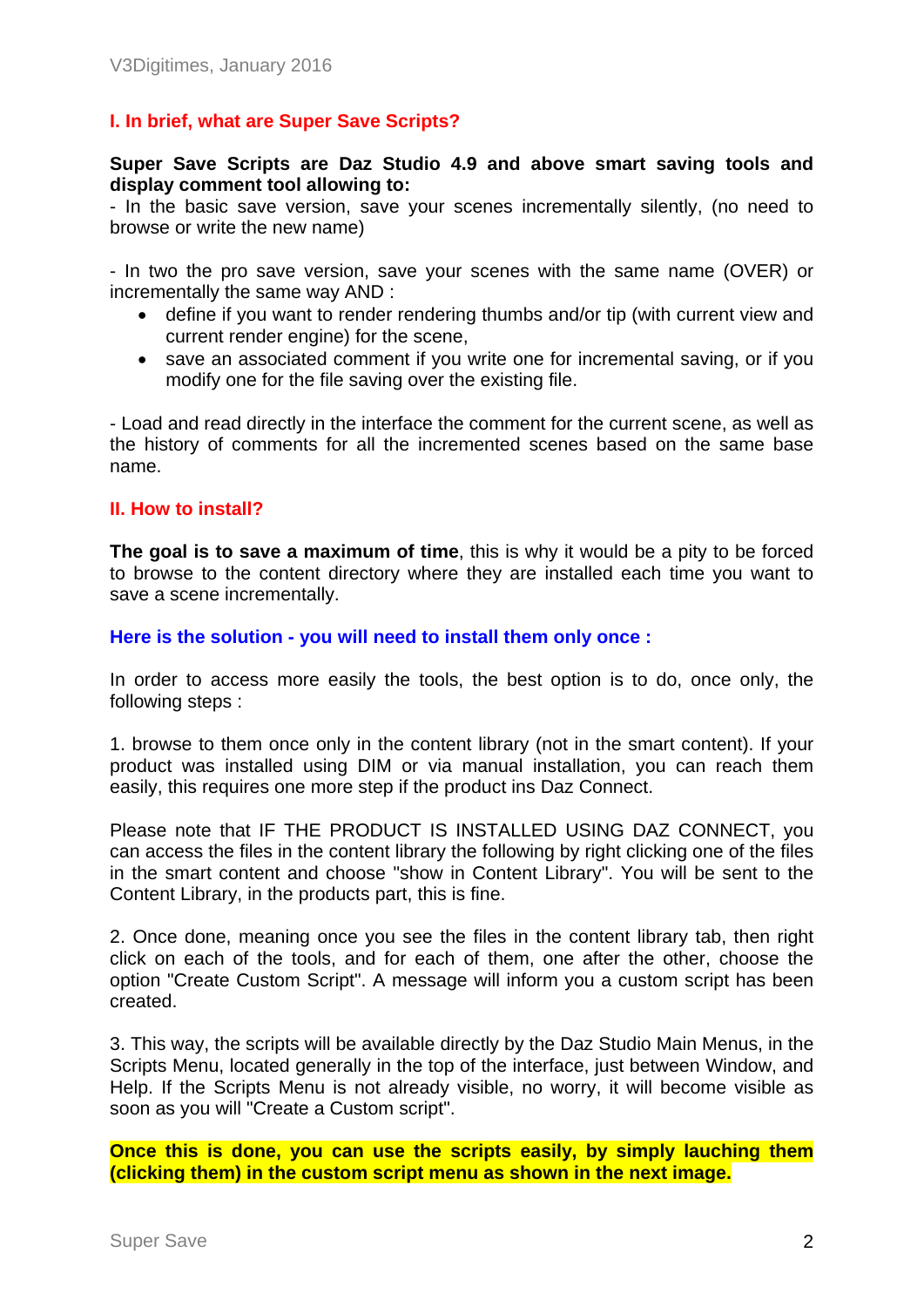

# **Image 1 : where to find the scripts once installed**

Note : If you want to be even more efficient and reorganize the script menu, and create keyboard shortcuts for these scripts, as explained in the "Bonus Information" Part of this documentation.

The following image illustrates the installation procedure.



**Image 2 : how to install efficiently, in 3 steps.**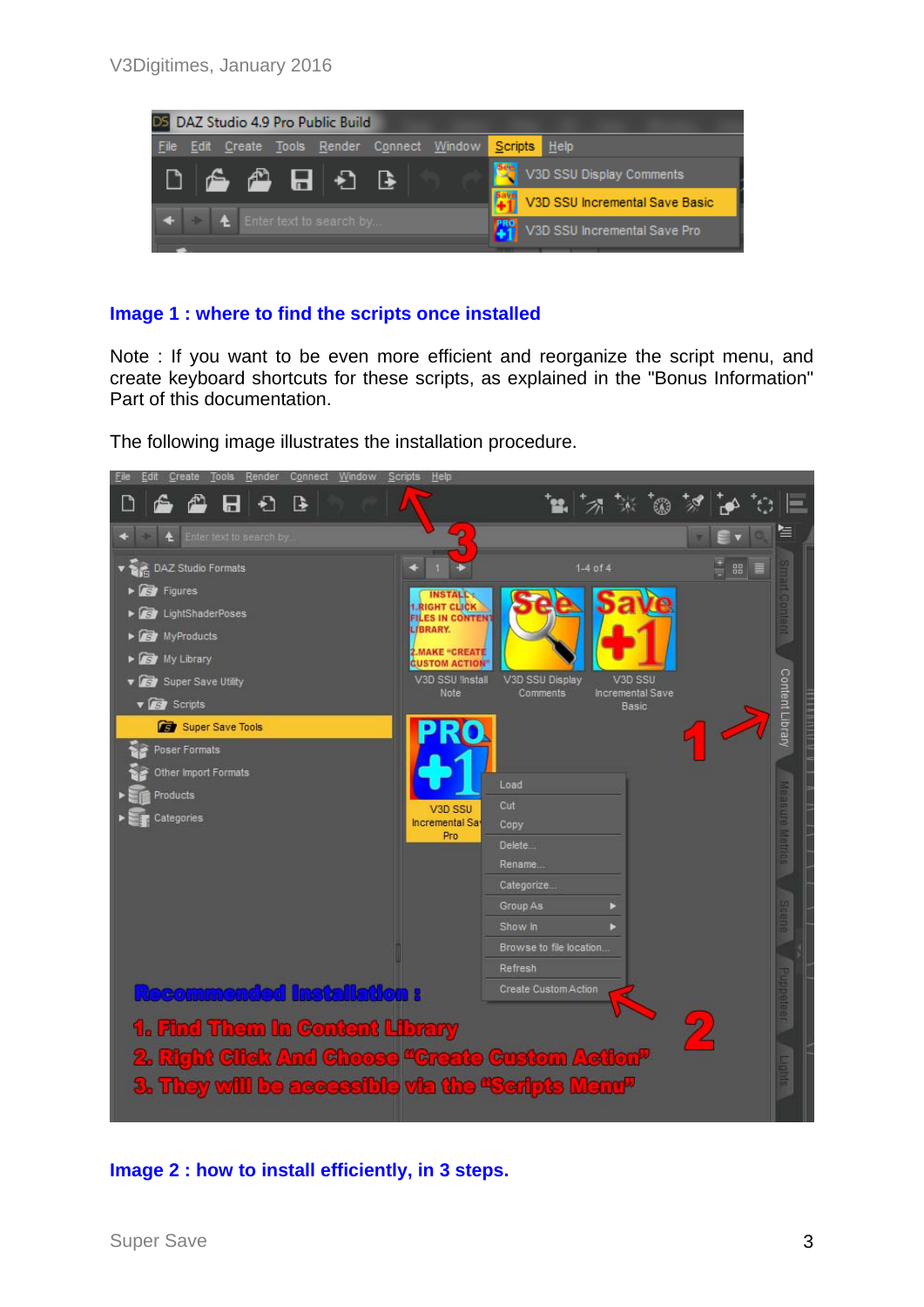# **III. How to use the scripts and what will they do?**

## **III.a. V3D SSU Incremental Save Basic**

Let's start with the basic version. In order to work, you have to save your scene at least once, because if you want the scene name to be incremented, well, you have to have a scene name first.

So if you started from a fresh new scene, save your current scene once "the classical way" once. Otherwise if you open an existing scene, you have nothing more to do.

Now, when you worked enough on this scene and you want to save it with a new name, usually, what you did was a file/save as/ then you may have to browse to the location of you choice, and then you have to write a new name from the scene.

*This time, you just have to click on "Scripts" from the Main menu and on "V3D SSU Incremental Save Basic". Your scene will be saved with an incremental name. Each time you do this.* 

This means, if the scene was called "MyScene", then the new saved scene will be saved in the same folder as the initial scene, but with the name, "MyScene\_001".

Then you can save, again, and again the same way, and the scenes will be called "MyScene\_002", "MyScene\_003", "MyScene\_004", etc, etc up to "MyScene\_999". (after 999 you will be asked to rename your scene).

#### **This will be a silent save!**

It means that NO window asking you where to save the scene and what name you want will pop up. You will just see the progress bar of the saving procedure.

#### **Security procedures have been included!**

#### **Daz Studio Version detection :**

A pop up will inform you if you tried to launch the scripts for a non compatible DS version (version lower than DS 4.9 are not compatible).

#### **Base Name Analysis :**

if the scene has no name (was never saved) the program will ask you to save it once. **Incremented Name Analysis :**

if you opened or reverted to a previous version of the scene, for instance "MyScene\_004" and that "MyScene\_005" already exists (since you came back to a previous version) the script will detect the incremented scene name already exists and gives you 3 choices:

- Save and overwrite file anyway will save over the already existing incremented name (meaning if your "MyScene 004" needs to be saved as "MyScene 005", and "MyScene\_005" alread exists, then "MyScene\_005" will be replaced by the current scene you are saving incrementally.

- Cancel saving will cancel the whole saving procedure.

- Use New Name will allow you to save the current scene in the same folder as it presently is, but with another name. The name must be entered in the provided line bellow the button "Use New Name". Once you wrote the new name, you can either click the "Use New Name" button, or just hit enter. In this case, a second procedure will check that the name you defined is not already existing on the current location of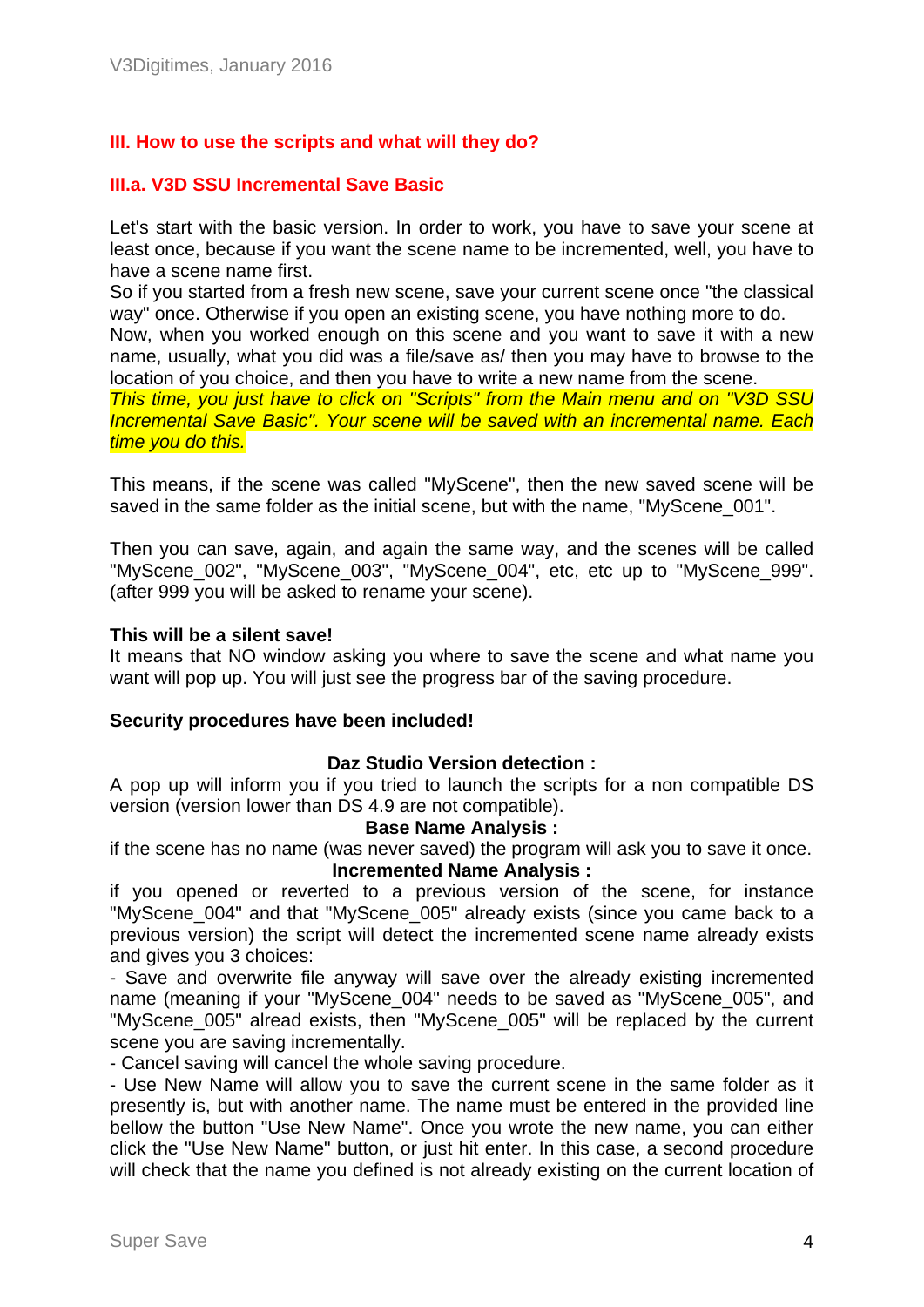the scene (one never knows). If you are still trying to write over an existing name, then, you will be asked to choose another name. (until the name your propose does not overwrite anything).

| New Incremented Filename Already Exists                                                                                                                                                                    |
|------------------------------------------------------------------------------------------------------------------------------------------------------------------------------------------------------------|
| *******************************<br><b>WARNING</b><br>*******************************<br>The new incremented filename will save over an already existing file.<br>Please choose bellow what you want to do: |
| Save And Overwrite Existing File Anyway<br>Cancel Saving                                                                                                                                                   |
| Use New Name (Write Name Without Extension And Press This Button)                                                                                                                                          |
| Write New Name Here And Press The Button Above Or The Enter Key                                                                                                                                            |
|                                                                                                                                                                                                            |

## **Image 3 : What happens if incremented name already exists**

## **III.b. V3D SSU Incremental Save Pro**

**The behavior of the pro version is the same as the one as the basic version (silent mode, security procedures), but it will provide more options.** 

| Ð<br>х<br>DS Save Incrementally with Options                                                                                                                          |
|-----------------------------------------------------------------------------------------------------------------------------------------------------------------------|
| Additional Save Options - RENDER scene images                                                                                                                         |
| RENDER THUMB with current engine (91x91, .png)                                                                                                                        |
| RENDER TIP with current engine (256x256, .tip.png)                                                                                                                    |
| Additional Save Options - Enter Comment In Text File                                                                                                                  |
| Write a text in the following box if you want to save<br>comment with the scene:                                                                                      |
| - 3 spots added<br>- changed HDRI to warmer HDRI<br>- Dome Rotated: Yrot 90<br>- Render Settings upated to Dome Only to Dome and<br>Scene.<br>- Figure pose changed : |
| - left arm, right leg<br>- fingers collision removed                                                                                                                  |
| Accept Options And Save                                                                                                                                               |
| <b>Cancel Saving</b>                                                                                                                                                  |
|                                                                                                                                                                       |

# **Image 4 : Save INCREMENTALLY Pro Options**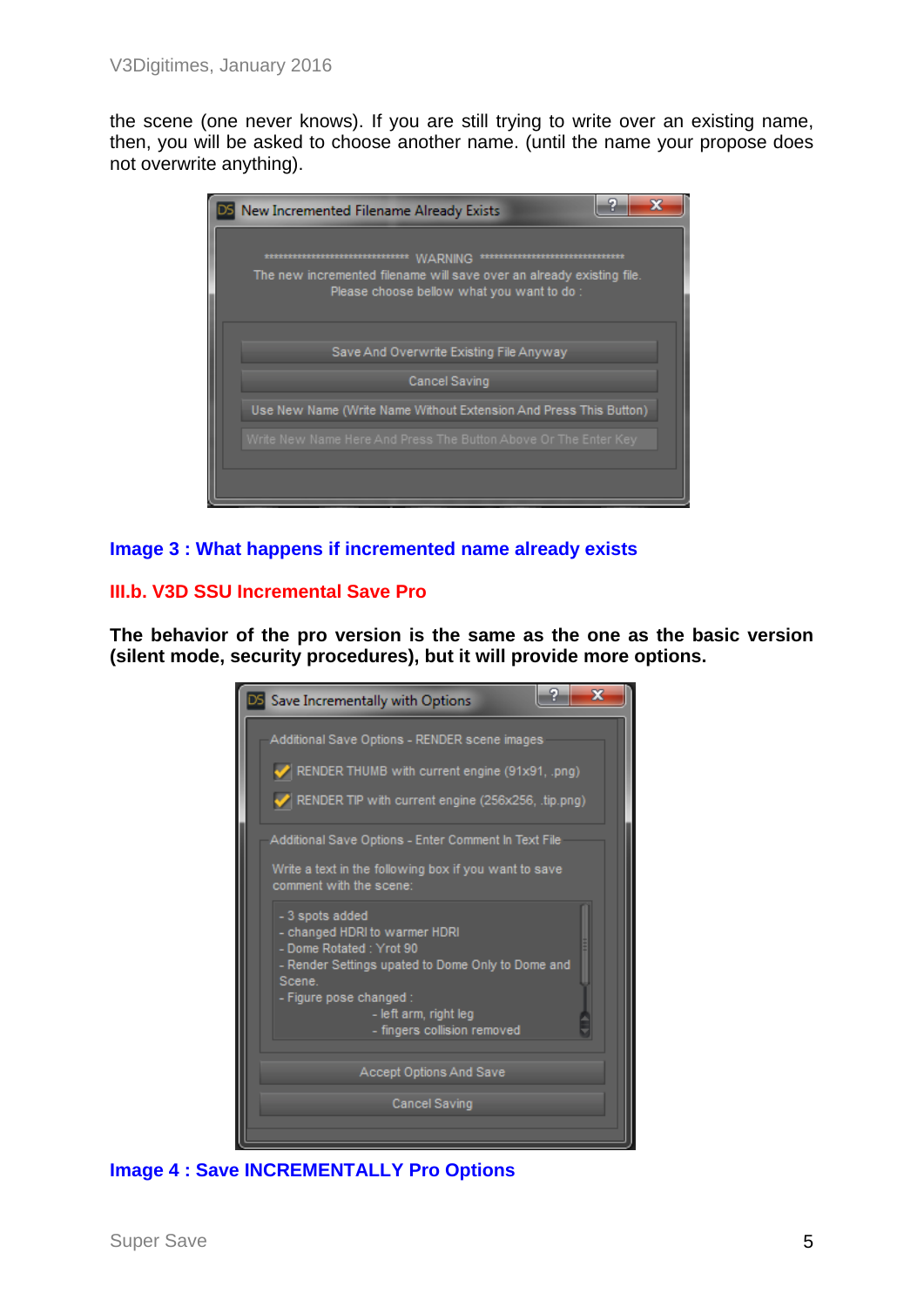#### **Render thumb / render tip :**

With the way you generally save, thumb (the little 91x91 image joined with your scene) is not rendered with the current render engine. It is not obvious - and it is sometimes impossible - with the thumbs provided they way they are to see the difference between various thumbs in material, shaders, backgrounds, depth of field settings, lights using only the different thumbs.

If you check the "render thumb" option, then the thumb will be rendered for the incrementally saved scene with the current render engine, under the current view. This allows you to have a "rendered" preview of this scene, of all the scenes save this way, and of their evolution.

But since thumbs are extremely small you can also want to render the tip. The tip is the 256x256 version of the thumb. It will also be rendered with the current render engine.

*For all these images, if your scene is save in a folder which you added as a new folder to your content library, then you will be able to preview thumbs and tips directly via the content library, and to load your scene directly by double clicking it the content library. (I highly encourage to install your work folders as content library folders, at least until your project is over).* 

The render settings used will be the ones of the scene, with the current view/camera. But their size will be put at either 91x91 (thumb) or 256x256 (tip). It may be recommended as long as you don't render the "final" render to reduce the max samples in the progressive rendering for Iray renders in order to maintain fast saving operations if you decide to render tips and or thumbs.

#### **Enter Comment in text File**

In general, after a while, it becomes difficult to remember which key changes have been made to which scene. This is what the "Enter Comment in Text File" stands for. It will save a text (.txt) file, with the name of the scene ("MyScene 005.txt" corresponds to "MyScene\_005.duf").

If you want a comment to be saved, you just have to write it the box. If you don't write it the box, no comment will be saved. If you want a comment to be saved, write in this box as you would do with a simple text editor. As soon as something is written in the box when you hit "Accept Options And Save" a comment file is saved.

Comments for a scene or for a scene group based upon the same name can be displayed at any time using "SSU Display Comment" script.

#### **III.c. V3D SSU Save OVER PRO**

The SSU save over Pro allows you to save a scene with the same name in the same location (well to save over), but with all the additional options already described in the SSU Incremental Pro saver.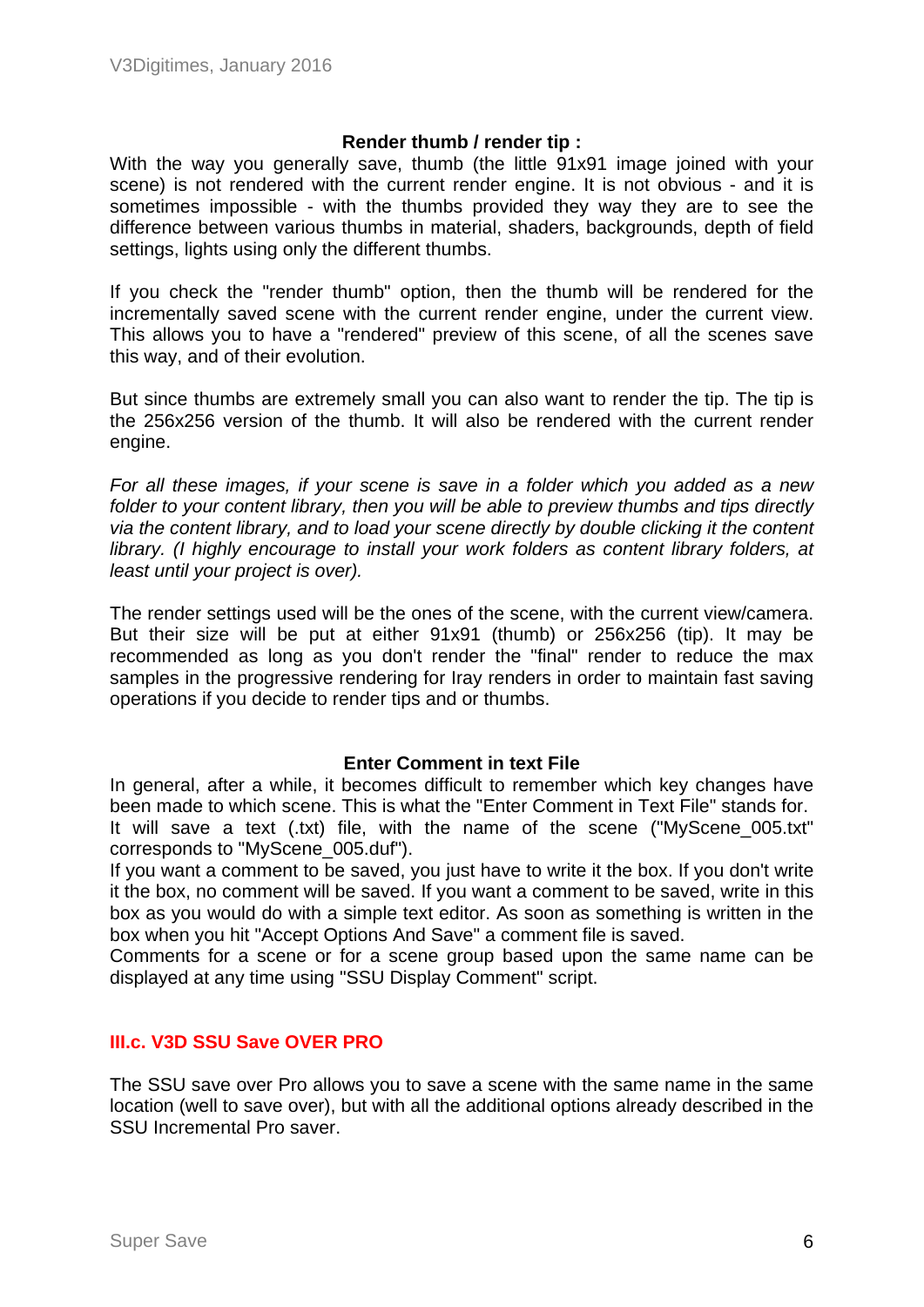You will also be able to save the thumb and the tip of your scene for faster scene identification in your content library or using your computer file explorer, and it will also be possible to keep the history of the changes made in your scene using the window allowing to enter comments. If you don't enter comment, the comment will not be modified.

In the comment box available, the comments already saved for this scene as well as the time these comments have been saved will be displayed. If you want to keep this history, keep it in the box and write your comment at the top of the history. If you want to remove this history, just delete the lines related to the history.



# **Image 5 : Save OVER Pro Options**

#### **III.d. V3D SSU Display Comments**

The SSU Display comments will allow you to see directly in Daz Studio the comment saved for the current scene, as well as the history of all comments saved for all incremented scenes based on the same name (i.e. if the current scene is "MyScene\_007", you will see the comment for "MyScene\_007", and a button will pop up a window showing all comments (sorted by decreasing scene name), of the "MyScene\_\*\*\*" files - and the one of "MyScene" file if existing.

By default only the comment for the current scene is displayed. If you want to see all the comments you have to click on "Search And Display History of Comments".

Take care : the search is limited to the current folder you work in. If you moved the comment files, or moved the comments elsewhere, the comments will not be found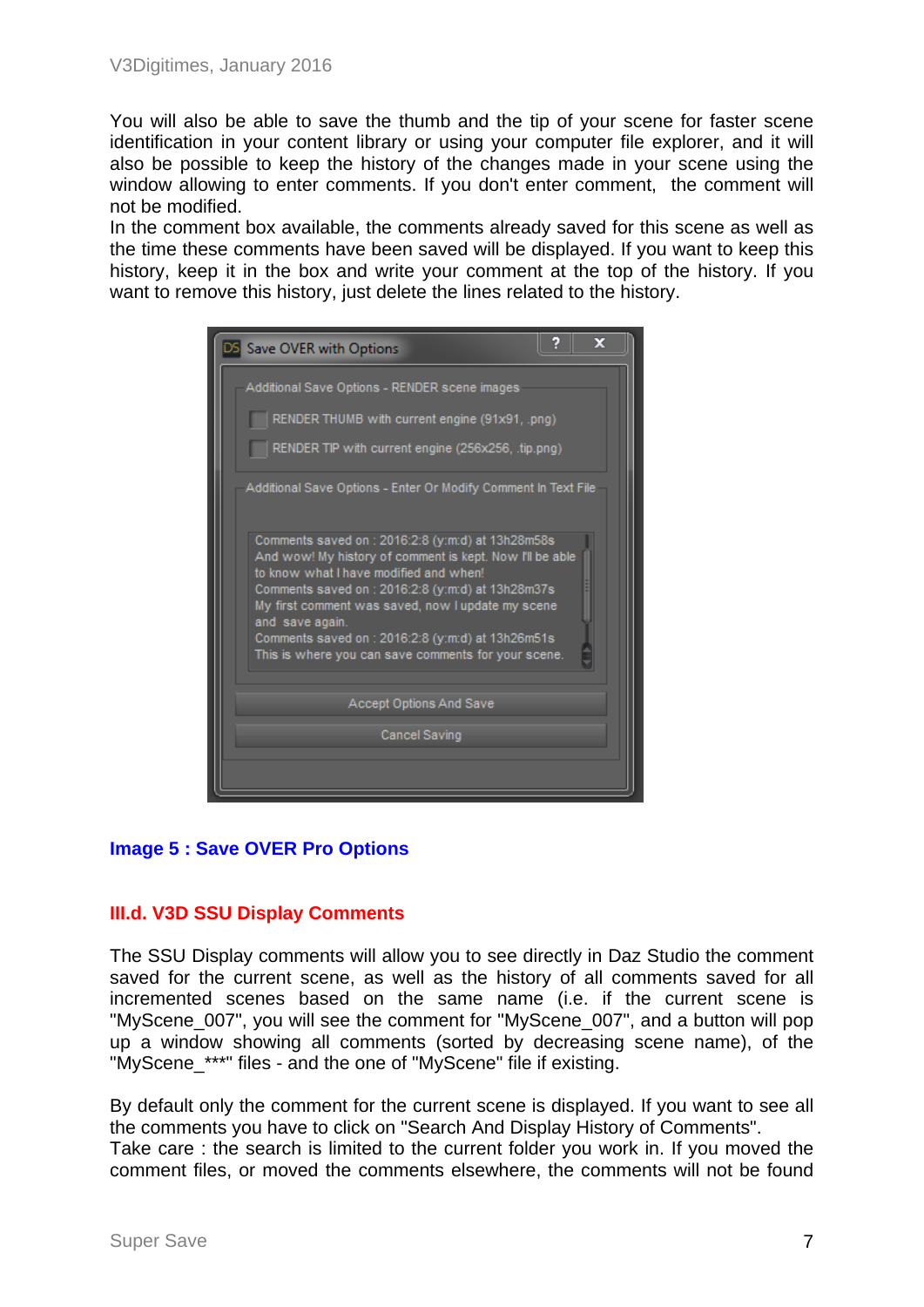(and will not be displayed). If a scene has no comment saved, it will not enter in the history of comments.

Here are illustration of the way comments are displayed.



**Image 6 : Example of comments display. Name, folder, date are also displayed.**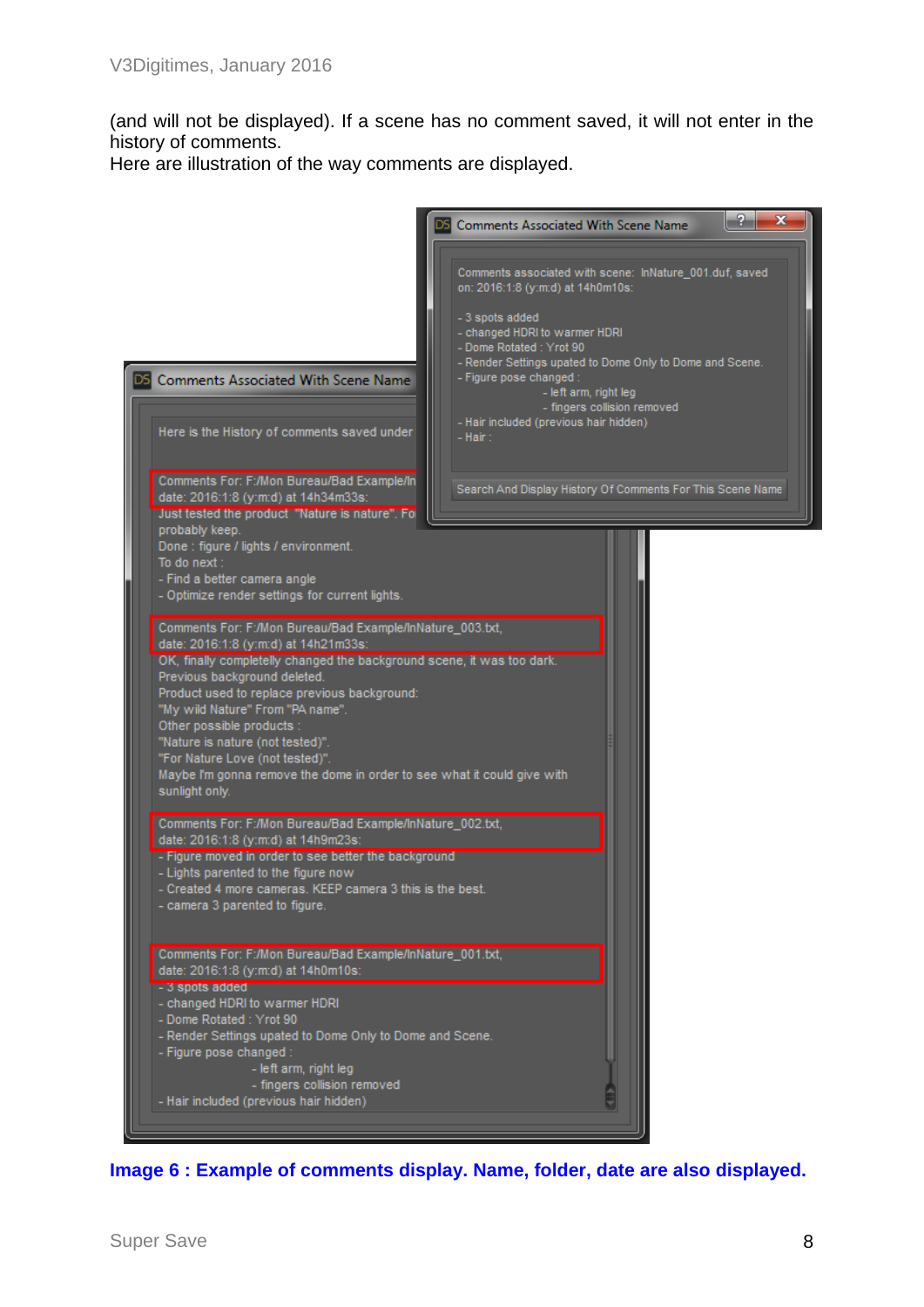# **IV. Bonus Information**

You can reorganize, remove, and sort all the scripts you have in the custom script in a very easy way. For this you have to open the "customize" interface, accessible via the key "F3", or open via the Main Menu Window/Workspace/Customize.

This will pop a window, with on the left pane, in "actions", a "custom" category, where you will find the custom files you have installed the way I mentioned in part II, and on the right part, you can click the "menus" pane, and you will have top of list, the "main menu". In the main menu, you will find "Scripts", where you can sort the scripts by selecting and moving them (left mouse button) and where you can create subfolders, delete elements, etc, etc.

In the custom category (on the left) you can create shorcuts.



**Image 7 : the "Customize" interface**